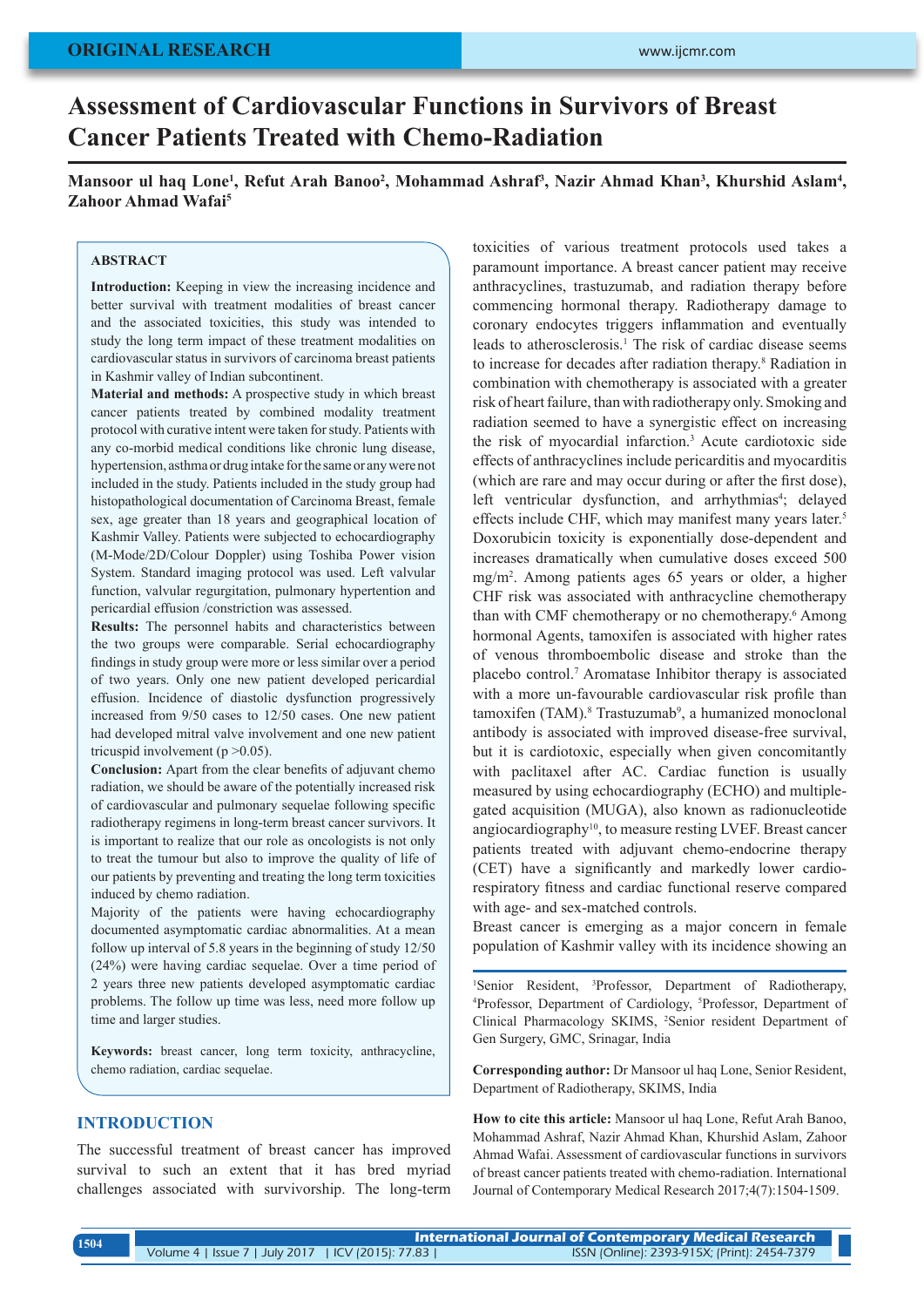increasing trend. Keeping in view the increasing incidence and better survival with treatment modalities of breast cancer and the associated toxicities, this study was intended to study the long term impact of these treatment modalities on cardiovascular status in survivors of carcinoma breast patients in Kashmir valley of Indian subcontinent.

# **MATERIAL AND METHODS**

A prospective study in which breast cancer patients treated by combined modality treatment protocol (i.e, operated followed by chemoradiation  $\pm$  hormonal therapy) with curative intent were taken for study from 2009 to 2011 in the Department of Radiation Oncology, Sher-i-Kashmir Institute of medical Sciences (SKIMS) Srinagar, Kashmir, which is a Deemed University and a Tertiary care Refral Institute.

Patients having following characteristics were excluded:

- Co-morbid medical conditions like chronic lung disease, hypertension, asthma or drug intake for the same.
- Previous history of any chest wall irradiation or chemotherapy other than for carcinoma breast.
- Active smoker, ex-smoker.
- Geographical location other than Kashmir valley like high altitude (Ladakh) or, low altitude (Jammu).

Patients included in the study group had:

- Histopathological documentation of Carcinoma Breast.
- Female sex.
- Age greatr than 18 years.
- Geographical location; Kashmir Valley.

Initially sixty patients were included in the study group, however ten patients were dropped from final analysis due to irregular follow up. The remaining fifty patients were reviewed at six monthly intervals during their followup. In the control group, fifty subjects were included and evaluated. These included age and sex matched healthy volunteers from general population (usually relatives of the patients). Written informed consent was taken from all the participants enrolled in the study. In study group of patients, all were operated (lumpectomy or mastectomy) and had received post operatively chemoradiation. Chemotherapy given to the patients included three types of regimens; FEC (5-Fluorouracil, Epirubicin, Cyclophosphamide), CMF (Cyclophophamide, Methotrexate, 5-Fluorouracil) and FAC (5-Fluorouracil, Adriamycin, Cyclophophamide). All patients had received radiation dose of 45 Grey to primary chest wall, ipsilateral axilla and supraclavicular area  $\pm$  40 Grey to internal mammary area in 20 fractions.

Patients were subjected to echocardiography (M-Mode/2D/ Colour Doppler) using Toshiba Power vision System. Standard imaging protocol was used. Left valvular function, valvular regurgitation, pulmonary hypertention and pericardial effusion /constriction was assessed. Pulmonary artery hypertension was assessed using tricuspid regurgitation jet on Doppler. Pericardial thickness was measured and associated abnormalities like constrictive pericardits and pericardial effusion were looked for.

Ejection fraction was estimated for assessment of left

ventricular (LV) function. Cutoff value of 55% or less was considered indicative of LV systolic dysfunction. Left ventricular diastolic dysfunction was assessed using Mitral inflow Doppler study. Mitral E-velocity, A-velocity, E/A ratio and deceleration time (DT) were estimated. Diastolic dysfunction was categorised in four grades:

- a. Grade I diastolic dysfunction (mild); Impaired relaxation with normal filling.
- b. Grade II diastolic dysfunction (moderate); Pseudonormalized mitral inflow pattern.
- c. Grade III diastolic dysfunction (severe reversible); Reversible restriction.
- d. Grade IV diastolic dysfunction (severe irreversible); Irreversible restriction.

Within the study group, changes in the cardiac parameters with respect to patient characteristics (age, laterality of disease, tumor size, menopausal status, hormonal status, time period since diagnosis) and treatment characteristics (cumulative anthracyline dose received, inclusion of internal mammary portal in radiation therapy,) were also studied.

### **STATISTICAL ANALYSIS**

The data collected was recorded on a CRF (clinical record form) given as an annexure A. Data was described as percentages and averages. Intergroup comparison of the metric variables was done by students t-test where non metric variables were compared by Chi-square, Man-whitney u test and Fredman's test. P-value of  $\leq 0.05$  was considered significant.

# **RESULTS**

The Age  $\pm$  SD in the study group was 47.3  $\pm$  5.8 years and in the control group group was  $48.2 \pm 5.6$  years. As far as the menstrual parameters between the two groups are concerned no significant difference was observed with regard to their age at onset of menarche, frequency and duration of menstrual cycles. Menopausal status between the two groups was also comparable. All cases in both groups were multiparous (p>0.05). Majority (70%) of the patients had tumour location on left side. Most of the patients had T2 stage (70%) and positive nodal status (90%). With regard to receptor status 18/50 (36%) were positive for estrogen receptor, 8/50 (16%) were negative for same and its status was unknown in 24/50 (48%). Progestrone receptor status was positive for 30%, negative 22% and unknown for 48%. HER-2 NEU receptor status was available in 15 patients out of whom only one patient was positive and rest 14 were negative.

The main surgical procedure undergone by patients was mastectomy in 43/50 (86%) while as breast conservation surgery was done in seven patients. All patients received external beam radiotherapy to primary tumour site/chest wall, ipsilateral supraclavicular area and axilla, but 32/50 (64%) patients had also received radiation to internal mammary as well. 47/50 patients had received anthracycline based chemotherapy. The most common agent being epirubicin in 37/50 (74%) followed by adriamycin 10/50(20%). Total cumulative mean dose of epirubicin and adriamycin was 645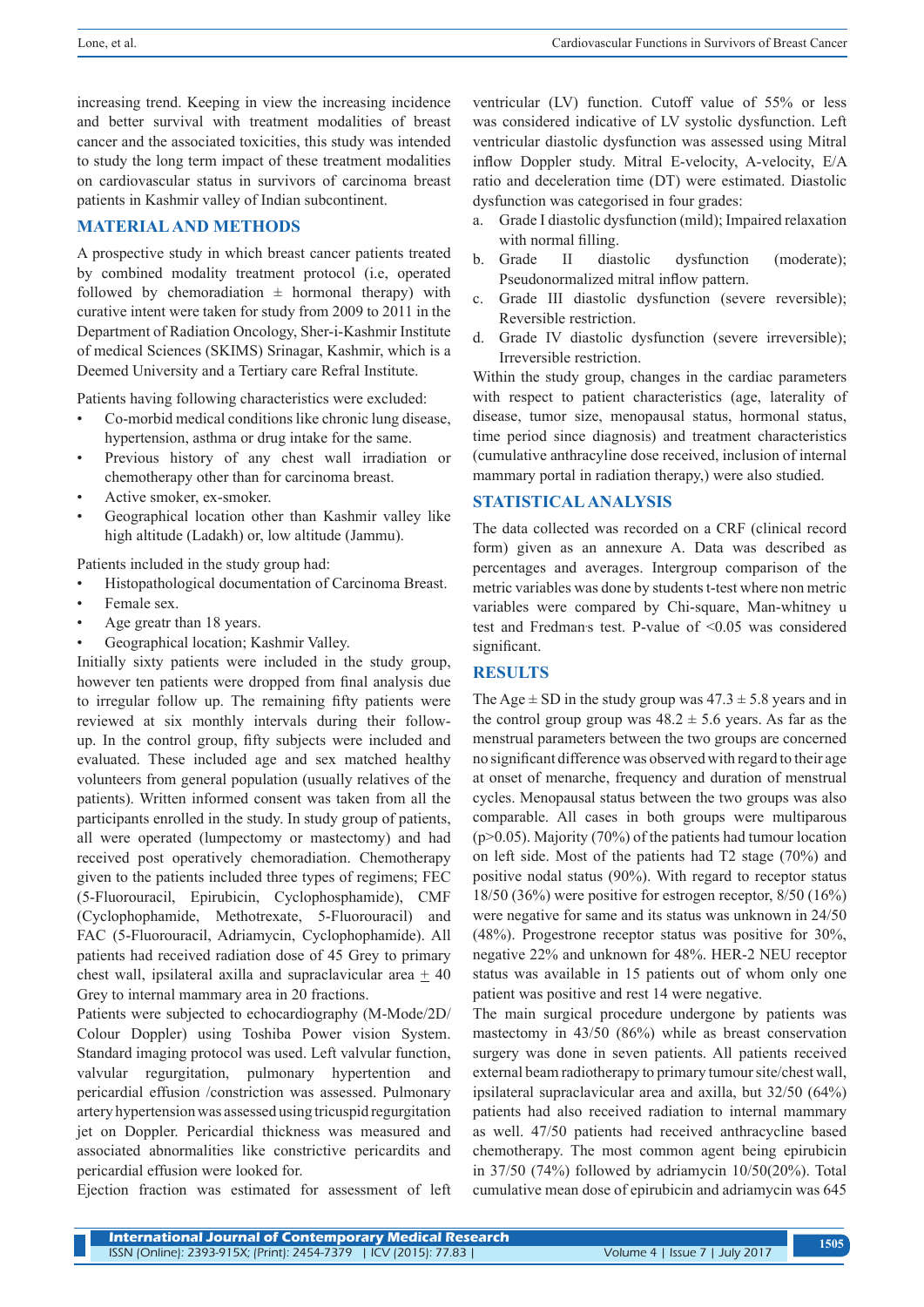mg and 320 mg respectively.

Out of 50 patients in study group 12 (24%) had cardiac involvement at baseline (0-month) compared to one patient in control group (p<0.05) (Table-1). Pericardial involvement in the form of pericardial effusion was present in one patient in study group, diastolic dysfunction present in 9/50 (18%) in study group compared to only one patient in control group ( $p \leq 0.05$ ). Six patients in study group had valvular involvement while as no patient in control group had valvular involvement. Isolated grade I diastolic dysfunction was found in 4 patients in study group, while four patients were having mild mitral regurgitation in addition to grade I diastolic dysfunction and one patient was having mild aortic regurgitation associated with diastolic dysfunction. Isolated mild mitral regurgitation was present in one patient only. Left ventricular systolic dysfunction was present in one patient only. All of the above echocardiography findings were not associated with any clinical symptoms.

Serial echocardiography findings in study group were more or less similar over a period of two years (Tables-2,3). Only one new patient developed pericardial effusion. Incidence of diastolic dysfunction progressively increased from 9/50 cases to 12/50 cases. One new patient had developed mitral valve involvement and one new patient tricuspid involvement (p >0.05). Two new patient developed systolic dysfunction. One patient became symptomatic for systolic dysfunction at the closure of study that was previously having asymptomatic left ventricular dysfunction.

No patient in control group had developed any fresh cardiac lesion, while as three patients developed fresh cardiac lesions on echocardiography. Two new patients had developed systolic dysfunction. One patient had become symptomatic for

| <b>Echo Finding</b>                                                                                               |             |                | <b>Study Group</b> | <b>Control Group</b> | p-value       |               |
|-------------------------------------------------------------------------------------------------------------------|-------------|----------------|--------------------|----------------------|---------------|---------------|
|                                                                                                                   |             | $n =$          | $\frac{0}{0}$      | $n =$                | $\frac{0}{0}$ |               |
| Pericardial Effusion                                                                                              |             | 0 <sub>1</sub> | 02                 | 0                    |               | $0.317$ (NS)  |
| Diastolic Dysfunction                                                                                             |             | 09             | 18                 |                      | ◠             | $0.008$ (Sig) |
| Mitral Valve Regurgitation                                                                                        |             | 0 <sub>5</sub> | 10                 |                      | $\Omega$      | $0.022$ (Sig) |
| Aortic Valve Regurgitation                                                                                        |             | 0 <sub>1</sub> | 02                 | $\theta$             | $\Omega$      | $0.317$ (NS)  |
| LVSD $(EF \leq 55\%)$                                                                                             |             | 0 <sub>1</sub> | 02                 | $\Omega$             | $\Omega$      | $0.317$ (NS)  |
| Over all Cardiac                                                                                                  | Sequelae    | 12             | 24                 |                      | 2             | $0.001$ (Sig) |
| <b>Status</b>                                                                                                     | Normal Echo | 38             | 76                 | 49                   | 98            |               |
| Total                                                                                                             |             | 50             | 100                | 50                   | 100           |               |
| Abbreviations: $LVSD = Left$ ventricular systolic dysfunction; $EF = Ej$ ection Fraction.                         |             |                |                    |                      |               |               |
| Note: Few cases in the study group had more than one echo abnormality                                             |             |                |                    |                      |               |               |
| Table-1: Distribution of cases in two groups according to their echocardiographic findings at baseline (0 month). |             |                |                    |                      |               |               |

| <b>Echo Finding</b>                                                                                               |          | <b>Baseline</b> |                | 6 month        |                | 12 month       |               | 18 month |               | 24 month      |               | p-value      |
|-------------------------------------------------------------------------------------------------------------------|----------|-----------------|----------------|----------------|----------------|----------------|---------------|----------|---------------|---------------|---------------|--------------|
|                                                                                                                   |          | n               | $\frac{0}{0}$  | $\mathbf n$    | $\frac{0}{0}$  | n              | $\frac{0}{0}$ | n        | $\frac{0}{0}$ | n             | $\frac{0}{0}$ |              |
| Pericordial Effusion                                                                                              |          | 01              | 02             | 0 <sub>1</sub> | 02             | 0 <sub>1</sub> | 02            | 01       | 02            | 02            | 04            | $0.607$ (NS) |
| Diastolic Dysfunction                                                                                             |          | 09              | 18             | 10             | 20             | 11             | 22            | 11       | 22            | 12            | 24            | $0.417$ (NS) |
| Mitral Valve Regurgitation                                                                                        |          | 0.5             | 10             | 06             | 12             | 05             | 10            | 06       | 12            | 06            | 12            | $0.368$ (NS) |
| Tricuspid Valve Regurgitation                                                                                     |          | 0 <sup>0</sup>  | 0 <sub>0</sub> | 0 <sub>0</sub> | 0 <sup>0</sup> | 0 <sub>1</sub> | 02            | 01       | 02            | 01            | 02            | $0.368$ (NS) |
| Aortic Valve Regurgitation                                                                                        |          | 0 <sub>1</sub>  | 02             | 0 <sub>1</sub> | 02             | 02             | 04            | 02       | 04            | 03            | 06            | $0.223$ (NS) |
| LVSD $(\leq 55\%)$                                                                                                |          | 0 <sub>1</sub>  | 02             | 0 <sub>1</sub> | 02             | 0 <sub>1</sub> | 02            | 2        | 4             | $\mathcal{E}$ | 6             | $0.421$ (NS) |
| Over all cardiac Status                                                                                           | Sequelae | 12              | 24             | 12             | 24             | 13             | 26            | 14       | 28            | 15            | 30            | $0.411$ (NS) |
| Normal Echo                                                                                                       |          | 38              | 76             | 38             | 76             | 37             | 74            | 36       | 72            | 35            | 70            |              |
| $LVSD = Left$ ventricular systolic dysfunction; $EF = Ej$ ection Fraction.                                        |          |                 |                |                |                |                |               |          |               |               |               |              |
| Note: Few cases in the study group had more than one echo abnormality.                                            |          |                 |                |                |                |                |               |          |               |               |               |              |
| Table 2. Comparison of sorial echoeordia graphy findings at aix monthly intervals in study group eases $(n - 50)$ |          |                 |                |                |                |                |               |          |               |               |               |              |

**Table-2:** Comparison of serial echocardiography findings at six monthly intervals in study group cases (n = 50).

| <b>Echo Finding</b>                                                                                                     |          |                | <b>Study Group</b> | <b>Control Group</b> | P-value        |               |
|-------------------------------------------------------------------------------------------------------------------------|----------|----------------|--------------------|----------------------|----------------|---------------|
|                                                                                                                         |          | $n =$          | $\frac{0}{0}$      | $n =$                | $\frac{0}{0}$  |               |
| Pericardial Effusion                                                                                                    |          | 02             | 04                 | $\theta$             | $\theta$       | 0.31          |
| Diastolic Dysfunction                                                                                                   |          | 12             | 24                 |                      | $\mathfrak{D}$ | $0.002$ (sig) |
| Mitral Valve Regurgitation                                                                                              |          | 06             | 12                 |                      |                | $0.012$ (sig) |
| Aortic Valve Regurgitation                                                                                              |          | 03             | 06                 | $\Omega$             | $\Omega$       | 0.15          |
| Tricuspid Valve                                                                                                         |          | 0 <sub>1</sub> | 02                 | $\Omega$             | $\Omega$       | 0.31          |
| LVSD $(\leq 55\%)$                                                                                                      |          | 03             | 06                 | $\Omega$             | $\Omega$       | 0.15          |
| Over all cardiac Status                                                                                                 | Sequelae | 15             | 30                 |                      | $\overline{2}$ | $0.000$ (sig) |
| Normal Echo                                                                                                             |          | 35             | 70                 | 49                   | 98             |               |
| Total                                                                                                                   |          | 50             | 100                | 50                   | 100            |               |
| Note: Few cases in the study group had more than one echo abnormality.                                                  |          |                |                    |                      |                |               |
| Table-3: Distribution of cases in two groups according to echocardiography findings at their last follow up (24 month). |          |                |                    |                      |                |               |

| 1506 |                                                    | <b>International Journal of Contemporary Medical Research</b> |  |  |  |  |  |
|------|----------------------------------------------------|---------------------------------------------------------------|--|--|--|--|--|
|      | Volume 4   Issue 7   July 2017   ICV (2015): 77.83 | ISSN (Online): 2393-915X; (Print): 2454-7379                  |  |  |  |  |  |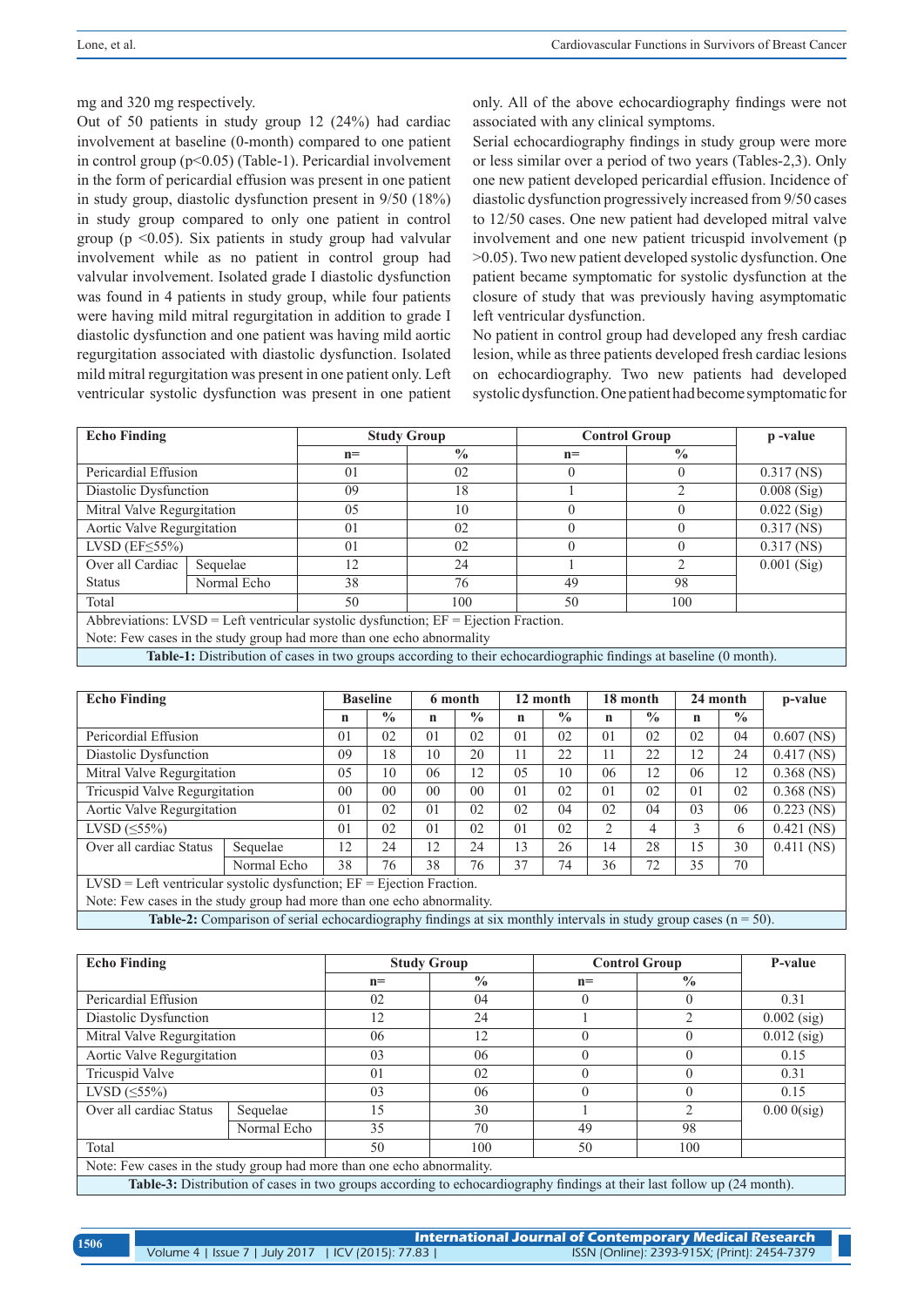systolic dysfunction that was previously asymptomatic. The two new echocardiography findings of aortic regurgitation and one new finding of mild mitral regurgitation was found on patients on whom only diastolic dysfunction of grade I was present. The tricuspid regurgitation was the only finding detected for the first time in a patient at the closure time of study. The new three findings of diastolic dysfunction was noted in patients previously having other abnormalities.

#### **DISCUSSION**

Adjuvant therapies have been shown to have a significant impact on reducing the risk for breast cancer recurrence and overall mortality. Chemoradiation therapy remains an important and frequently used treatment option in the adjuvant setting, and the associated short-term adverse events are very well described. However, there is not sufficient information regarding the long-term sequelae of most chemotherapeutic agents and radiation treatment in this setting. These adverse events are frequently overshadowed by the well demonstrated clinical efficacy and/or reassuring short-term safety profiles of the different chemo radiation therapy regimens commonly used today. Anthracyclinebased regimens with epirubicin or doxorubicin have been widely used in the adjuvant treatment of breast cancer since 1980s. It is very well described that these agents carry a significant risk for cardiac toxicity, which is exponentially dose dependent<sup>11</sup>, similarly late sequelae of radiotherapy arte well known. The purpose of this study was to analyze and assess the cardiovascular implications in survivors of carcinoma breast patients treated with postoperative chemo radiation and ±hormone therapy. This was a prospective case control study in which fifty breast cancer patients and fifty healthy volunteers from general population were included. Patients who refused to consent and had other co morbidities were not included the study. Cardiac status was assessed by performing serial echocardiography at six monthly intervals over a period of two years.

The study group and control group cases were comparable according to their personnel habits and characteristics. Most of them were middle aged at presentation. The age at presentation among the studied breast cancer patients was  $47.3 \pm 5.8$  years, this age of presentation was in accordance with the study of Sunita Sexana et al<sup>12</sup>, Raina V. et al<sup>13</sup>, Fakhro A.E. et al<sup>14</sup>, Priya Hazrah et al.<sup>15</sup> In our study most of the patients (70%) belonged to rural area where as 30% belonged to urban area. This was probably due to the reason that more than 75% of population of Kashmir reside in the rural areas. With regard to the parity among the breast cancer patients, all the patients in our study were multiparous and married, although nulliparity is a risk factor for breast cancer. This was comparable to figures shown by Sexana et al.<sup>12</sup>

 The tumour location for most 35/50 (70%) of patients was on the left breast. Left breast tend to be more involved in breast cancer compared to the right breast and the most common location being upper outer quadrant.<sup>16</sup> A palpable lump was present in 100% patients while discharge from the nipple was the commonest symptom 14 (28%) patients, followed

by pain in breast in 6 patients, comparable with figures of A. Mehmood et al.<sup>17</sup> Majority 36/50 (72%) of the patients had tumour size between 2cm and 5 cm. Lymph node positive status was present in 45/50 (95%) of cases. These findings of advanced disease presentation in the form of node positivity were in accordance with the study conducted by Arshad Mehmood et al.<sup>17</sup>

With regard to hormone receptor status, estrogen receptor (ER) analysis was available in twenty six patients out of which eighteen were positive and eight negative, while as its analysis was not available in twenty four patients. Progesterone receptor status was available in twenty four patients, out of which thirteen were positive and eleven were negative, while as its analysis was not done in 26 patients. HER-2 NEU receptor status was available in 15 patients out of whom only one was positive and rest were negative.

All the patients were treated with surgery followed by chemo radiation. All patients had intraductal carcinoma on histology, figures comparable with the study conducted by Arshad et al.<sup>17</sup> Mastectomy with lymph node dissection was the surgical procedure done in majority of patients 44/50 (88%), and in six (12%) patients breast conservation surgery was done. Breast conservation surgeries are done for early stage localized breast cancer while as modified radical mastectomy is the surgical procedure of choice for locally advanced disease.<sup>17</sup> All patients received adjuvant chemotherapy and radiotherapy. 24/50 patients were treated with hormonal therapy in addition to radiotherapy and chemotherapy. The common chemotherapeutic drug regimen used to treat the breast cancer patients was FEC (5-florouracil, epirubicin and cyclophosphamide) in 76%, 5- fluorouracil, adriamycin and cyclophosphamide in 18%. Cyclophosphamide, methotrexate and 5- fluorouracil were used in 6% patients.

Over all 15/50 (30%) patients had cardiac involvement. Cumulative dose of anthracycline (epirubicin)in patients with cardiac involvement was higher (815mg) than in patients without cardiac involvement (685 mg). Similar results of dose dependent cardiac toxicity were observed by Nielson et al.<sup>18</sup>

In the beginning of our study out of 50 patients in study group 12 (24%) had an overall cardiac involvement compared to one patient in control group (p>0.05). Pericardial involvement was present in one patient in study group, mild diastolic dysfunction (grade I) present in 9/50 (18%) in study group compared to only one patient in control group ( $p > 0.05$ ). Six patients in study group had valvular involvement while as no patient in control group had valvular involvement. Only one patient (2%) was having asymptomatic left ventricular dysfunction in the form of ejection fraction less than fifty five percent. In our study only one patient developed symptomatic left ventricular dysfunction in the form of dyspnoea at mild routine activity at the completion of study who was having asymptomatic left ventricular dysfunction in the start of study. After a follow up of two years two new patients had developed asymptomatic left ventricular dysfunction that is in total of 3 (6%) patients. These results are comparable with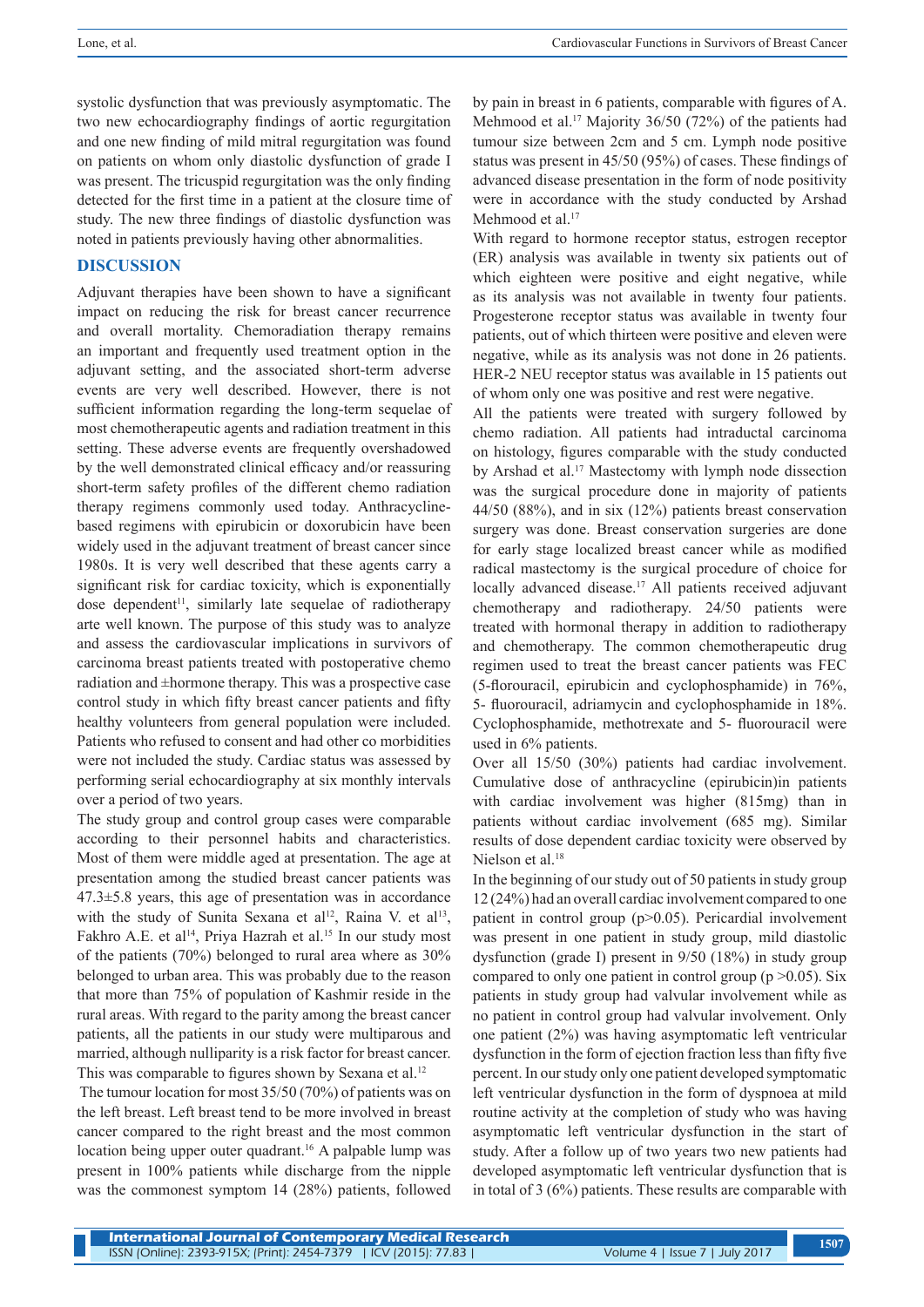the study conducted by Fumoleau, et, al.<sup>19</sup> The 7-year risk of LVD was 1.36% in their patients who received epirubicin based chemotherapy. Similar results from a study conducted by Jacques et al, (2004). All the patients were asymptomatic. The incidence of congestive heart failure (CHF) reaches 5% for doxorubicin and epirubicin, with cumulative doses of 400 and 920 mg/m2, respectively. $20,21$ 

Zambetti et al.<sup>22</sup> (2001) observed  $8\%$  of systolic dysfunction in breast cancer patients treated with doxorubicin cumulative dose of (294mg/m2 ) and evaluated over a period of 11years by echocardiogram. Bonneterre et al<sup>23</sup> (2004) observed 2.3% CHF in highdose epirubicin  $600 \text{ mg/m}^2$ , with asymptomatic LVEF drop in 18 patients ( $n = 85$ ); evaluated by echocardiography over atime period of 8 years. Ganz et al<sup>24</sup> (2008) observed LVEF of 61.4% versus 64.8% for Adriaycin and CMF respectively, over a period of 5–8 years. Asymptomatic left ventricular dysfunction (LDV) was observed in 18 patients after FEC100 and in one patient after FEC50. In these patients, treatment casualty was probable in eight patients. Two additional years after this assessment, all 18 patients were still asymptomatic. After more than 8 years of follow up, the cardiac toxicity observed after adjuvant treatment with FEC100 compromised two cases of wellcontrolled congestive heart failure (CHF) and 18 cases of asymptomatic left ventricular dysfunction (LVD).25

#### **CONCLUSION**

Both earlier diagnoses of the breast cancer and novel chemo radiation therapy strategies have resulted in a considerable improvement in breast cancer survival. Apart from the clear benefits of adjuvant chemo radiation, we should be aware of the potentially increased risk of cardiovascular sequelae following specific radiotherapy regimens in long-term breast cancer survivors. It is important to realize that our role as oncologists is not only to treat the tumour but also to improve the quality of life of our patients by preventing and treating the long term toxicities induced by chemo radiation.

Majority of the patients were having echocardiography documented asymptomatic cardiac abnormalities. At a mean follow up interval of 5.8 years in the beginning of study 12/50 (24%) were having cardiac sequelae. Over a time period of 2 years three new patients developed asymptomatic cardiac problems. The follow up time was less, need more follow up time and larger studies.

# **REFERENCES**

- 1. Schultz-Hector S, Trott KR. Radiation-induced cardiovascular diseases: is the epidemiologic evidence compatible with the radiobiologic data? Int J Radiat Oncol Biol Phys. 2007;67:10–8.
- 2. Raj KA, Marks LB, Prosnitz RG. Late effects of breast radiotherapy in young women. Breast Dis. 2005;23:53– 65.
- 3. Correa CR, Litt HI, Hwang W-T, et al. Coronary artery findings after left-sided compared with right-sided radiation treatment for early-stage breast cancer. J Clin Oncol. 2007;25:3031–7.
- 4. Steinberg JS, Cohen AJ, Wasserman AG, Cohen P, Ross AM. Acute arrhythmogenicity of doxorubicin

administration. Cancer. 1987;60:1213–8.

- 5. Jensen BV, Skovsgaard T, Nielsen SL. Functional monitoring of anthracycline cardiotoxicity: a prospective, blinded, long-term observational study of outcome in 120 patients. Ann Oncol. 2002;13:699–709.
- 6. Giordano SH, Pinder M, Duan Z, Hortobagyi G, Goodwin J. Congestive heart failure (CHF) in older women treated with anthracycline (A) chemotherapy (C). Proc ASCO. 2006;521.
- 7. Fisher B, Costantino JP, Wickerham DL, et al. Tamoxifen for prevention of breast cancer: Report of the National Surgical Adjuvant Breast and Bowel Project P-1 study. J Natl Cancer Inst. 1998;90:1371–88.
- 8. Lee W Jones, Mark Hay Kowsky, Edith NP Pituskin, Nick G, et all The Oncologist. Alpha Med Press. 2007;12:1156-1164.
- 9. Hudziak RM, Lewis GD, Winget M, et al. p185(HER2) monoclonal antibody has antiproliferative effects in vitro and sensitizes human breast tumor cells to tumor necrosis factor. Mol Cell Biol. 1989;9:1165–72.
- 10. Yeh ET, Tong AT, Lenihan DJ, et al. Cardiovascular complications of cancer therapy: diagnosis, pathogenesis, and management. Circulation. 2004;109:3122–31.
- 11. Bird BR, Swain SM. Cardiac toxicity in breast cancer survivors: review of potential cardiac problems. Clin Cancer Res. 2008;14:14–24.
- 12. Sunita Saxena,Bharat Rekhi,Anju Bansal,Ashok Bagga,Chintamani et al. Clinicomorphological patterns of breast cancer including family history in New Delhi hospital, India- a cross sectional study.World journal of surgical oncology. 2005,3:67.
- 13. Raina V., M. Bhutani, R. Bedi, A. Sharma, S. Deo, N.K. Shukla.B. K. Mohanti, G. Rath; journal of clinical oncology, 2004 ASCO Annual meeting proceedings (Post-Meeting Edition). BoL 22, No14s (July 15 supplement, 2004: 686).
- 14. Fakhro A. E., B.E. Fateha, N. Al-Asheeri and S. A. Al-Ekri. Breast cancer: patient characteristics and survival analysis at Salmaniya Medical Complex, Bharain. Eastern Mediterranean Health Journal. 1999;5:430-439.
- 15. Priya Hazrah, Rajender Parshad, Mashaal Dhir, Rajiv Sing. Factors associated with attrition in patients with breast cancer; A retrospective study. Natl Med J India. 2007;20:230-3.
- 16. MedicineWorld.Org: Epidemiology of breast cancer http://medicineworld.org/cancer/breast/epidemiologyof-breast-cancer.html
- 17. 91 Arshad Mehmood Malik,Rafique Pathan,Noshad Ahmed Shaikh,Jawaid Naeem Qureshi,Khamiso Altaf Hussain Talpur. Department of Surgery, Liaquat University of Medical and Health Sciences, Jamshoro, Hyderabad, Sindh. (JPMA 60:718; 2010).
- 18. D Nielsen, J B Jensen, P Dombernowsky, O Muck, J Fogy, I Brynjolf, H Havsteen and M Hansen; 1990 by American Society of Clinical Oncology
- 19. P. Fumoleau, H. Roche, P. Kerbrat, J. Bonneterre, P. Romestaing, P. Fargeot1, M. Namer, A. Monnier, P. Montcuquet, M.-J. Goudier and E. Luporsi, On behalf of the French Adjuvant Study Group. 10Centre Alexis Vautrin, Nancy, France, Received 18 March 2005; revised 24 August 2005; accepted 5 September 2005
- 20. Swain SM, Whaley FS, Ewer MS. Congestive heart failure in patients treated withdoxorubicin: a retrospective analysis of three trials. Cancer. 2003;